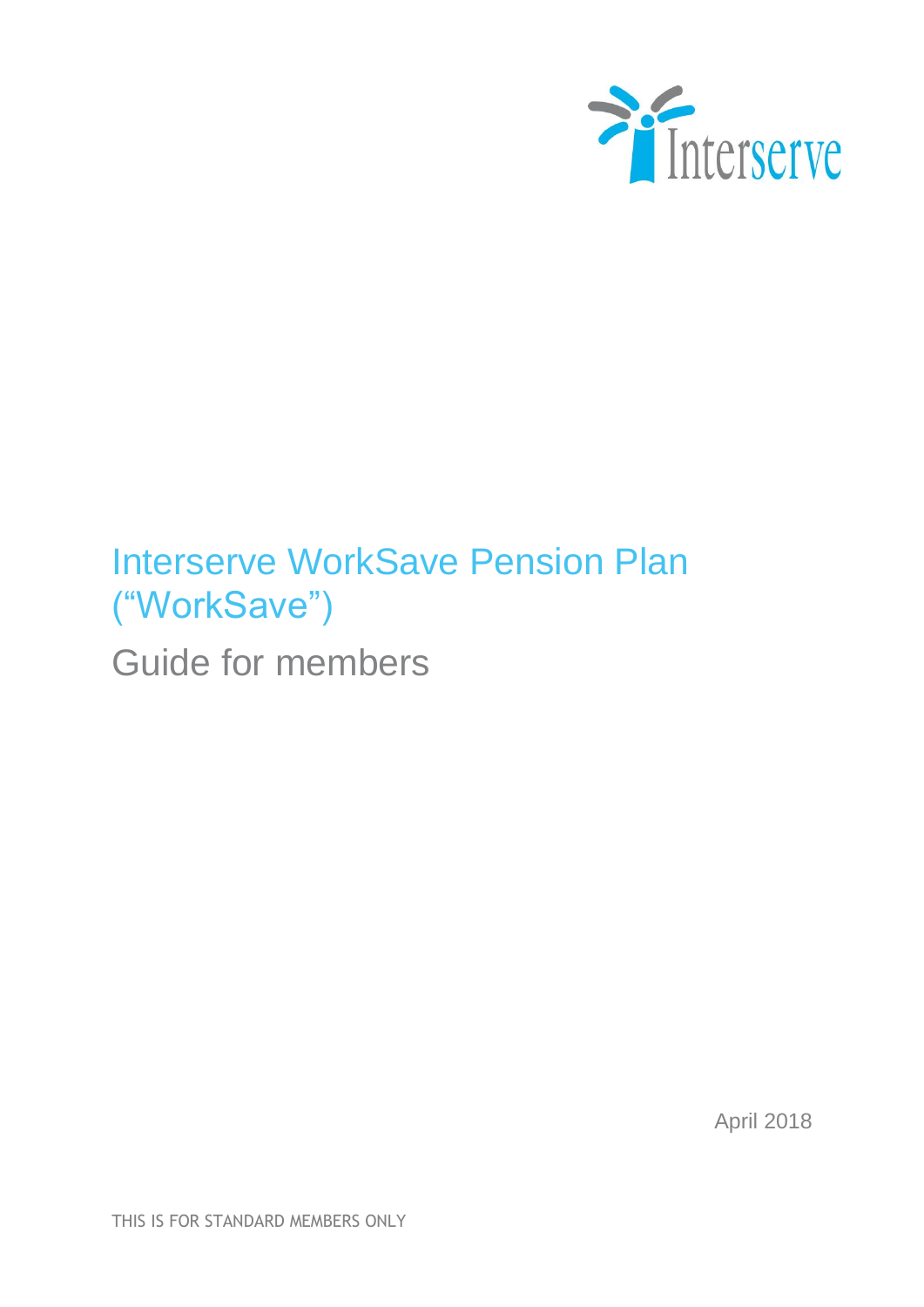# **Contents**

### **Page**

#### **Please note**

This guide describes the terms available to the majority of Interserve employees offered membership of WorkSave. If you have non-standard terms these will have been communicated to you separately.

Throughout this guide reference is made to "the Company" and "your Employer". These terms are explained below:

- "The Company" is intended to refer not only to Interserve Plc but also your Employer.
- "Your Employer" is intended to refer to the company within the Interserve Group that employs you.

This guide is not intended for "TUPE members".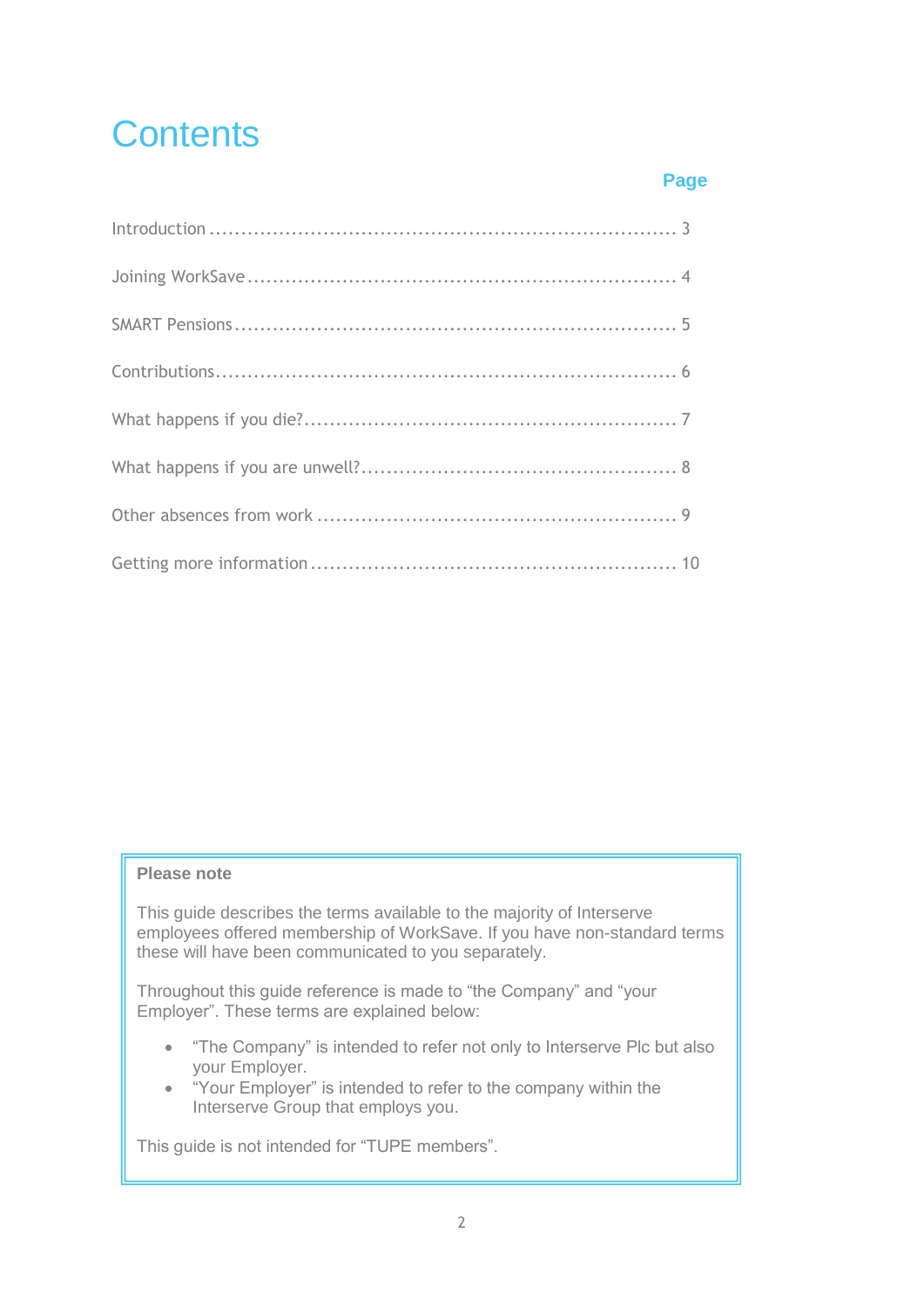## **Introduction**

Interserve WorkSave Pension Plan ("WorkSave") is a group personal pension operated by Legal & General ("L&G") for eligible Interserve employees. When you join WorkSave, a pension pot will be opened in your name. All pension contributions made by you and your Employer will build up in your pension pot. As a member of WorkSave, as well as contributions to your pension pot, you are also eligible for life assurance and ill-health insurance.

This guide provides details of your and your Employer's contributions and the additional benefits available to you while you are employed by the Company and contributing to WorkSave. It is provided by the Company and should be read in conjunction with the information provided by Legal & General including in particular:

- The Key Features Document
- The Member's Booklet

These documents and far more information on WorkSave can be found on its website: www.legalandgeneral.com/interserve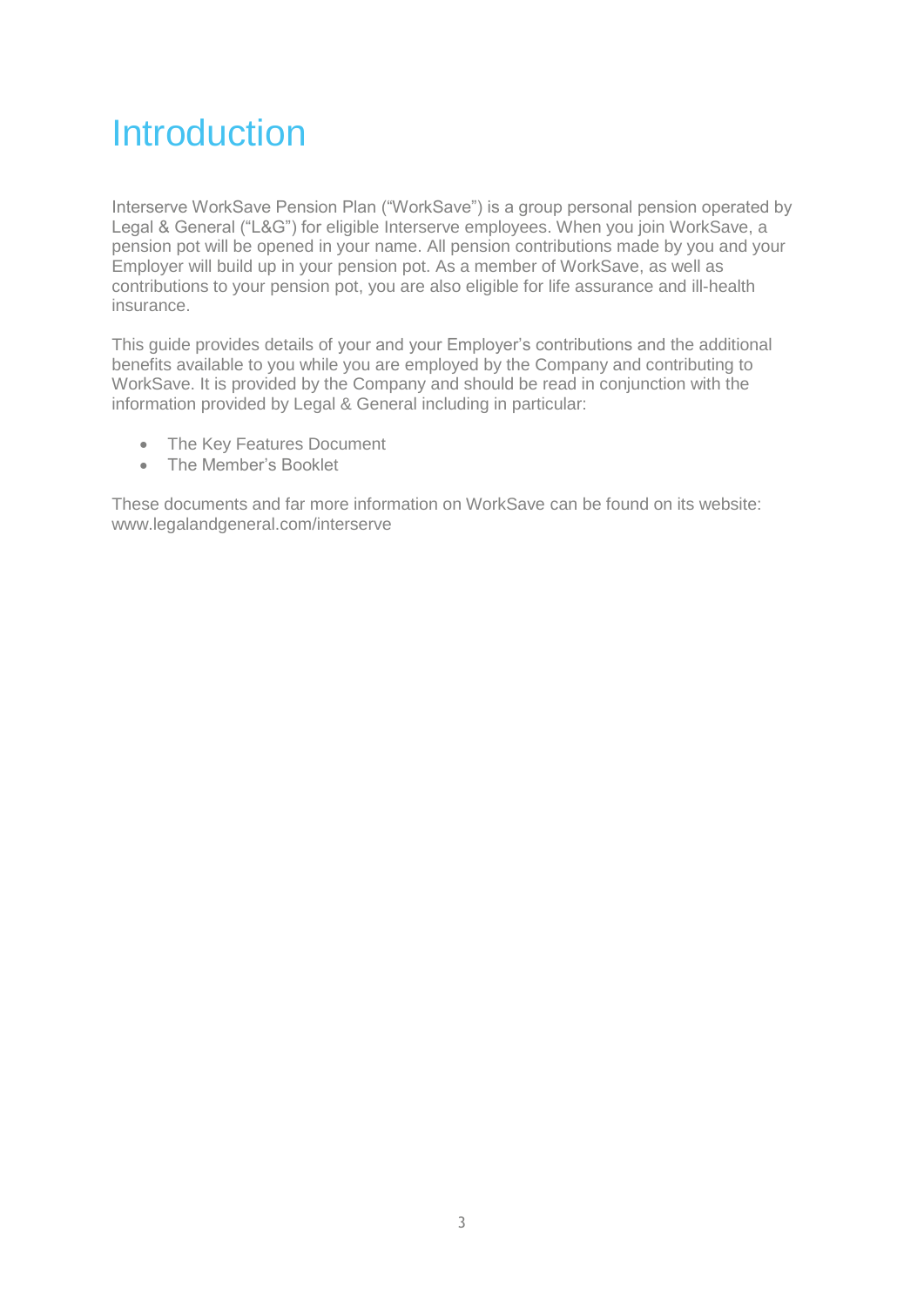# Joining WorkSave

### **How to join**

To join WorkSave all you need to do is complete an application form. To do so you will need to decide on the level of contributions you wish to pay. You will not, however, need to make any investment decisions at this stage as your and the Company's contributions will initially be paid into a default fund.

Membership of WorkSave normally starts on the day you start work or the first day of the month in which you return a completed application form if later.

### **Providing evidence of health**

You will not normally be asked to provide evidence of health in order to join WorkSave.

Under certain circumstances you may be asked to provide evidence of health in respect of the life assurance or ill-health benefits. If you are asked to do so, you may not have an entitlement to life assurance or ill-health benefits until the insurance companies have reviewed and accepted your evidence of health. In some cases, the insurance companies may impose a restriction on your benefits or require an additional annual payment. The insurance company's decision will be confirmed to you.

Providing evidence of health will start with the completion of a health questionnaire and may include a medical examination. Your application will be processed in accordance with the requirements of the Disability Discrimination Act 1995.

#### **If you decide not to join**

If you do not join WorkSave, your family or dependants will not be entitled to the life assurance or ill-health benefits provided to WorkSave members. In addition you may be automatically enrolled into The People's Pension in accordance with the Company's legal obligations under automatic enrolment legislation. You will have received information regarding automatic enrolment when you joined Interserve.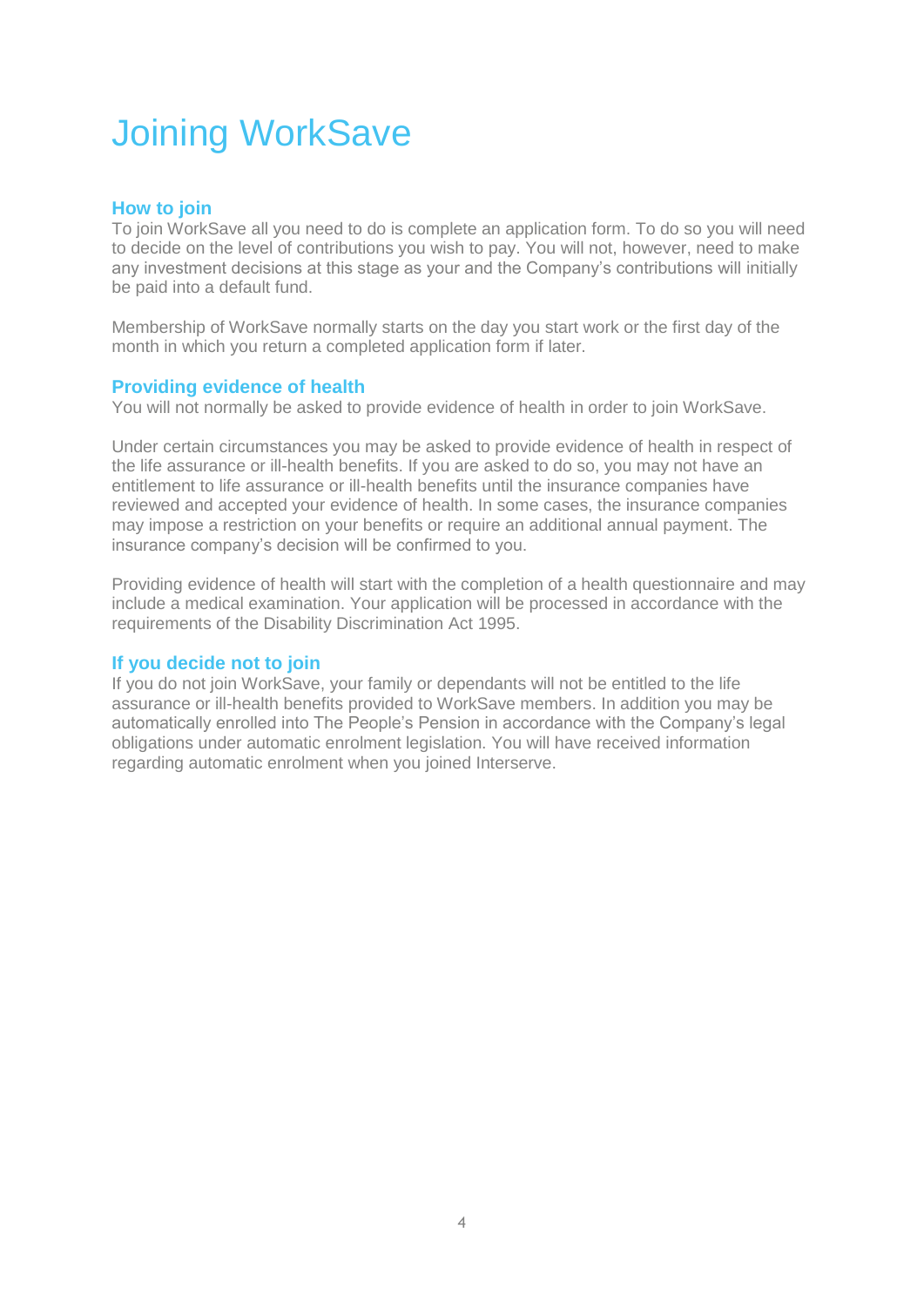## SMART Pensions

SMART Pensions is the default way to make contributions to WorkSave. It helps make the cost of saving for retirement a little more affordable for you.

#### **How it works**

- You choose a core contribution between 3% and 8% of your basic salary ("Pay").
- Your contractual salary will be reduced by the amount equal to your core contribution. This is called the SMART Adjustment.
- Your Employer will pay the total contribution to your pension pot made up of your core contribution (the SMART Adjustment) and the matching Employer contribution.
- As your salary is lower, you pay less National Insurance contributions. As a result your take home pay would be higher than if you chose not to pay contributions via SMART Pensions.

SMART Pensions will not reduce the Pay on which your pension, life assurance and illhealth benefits are based. Your Shadow Pay (your Pay before any adjustment for SMART Pensions) is the amount used to calculate your salary-related benefits and any bonus payments to which you are entitled.

#### **State benefits**

SMART Pensions has been designed so that most members will benefit from participating. If your earnings are below a certain level, called the Pay Protection Threshold ("PPT"), you may lose entitlement to certain State benefits. For this reason you will be excluded from SMART Pensions.

#### **Pay Protection Threshold**

The PPT is currently £16,400 per annum. The level of the PPT will be reviewed annually. Unless you choose to opt out (see below), whenever your earnings exceed the PPT your contributions will be deducted via SMART Pensions.

#### **Opting out of SMART Pensions**

It is possible to opt out of SMART Pensions. If you wish to opt out, you should complete the relevant section in the Joining WorkSave application form. This will mean core contributions will be deducted from your net Pay net of a tax credit at basic rate tax – if you are a higher rate tax payer, please see the following section regarding tax relief . If you join SMART Pensions then decide you want to opt out, you may do so, with your Employer's consent. If you wish to opt out of SMART Pensions you should contact your HR Department.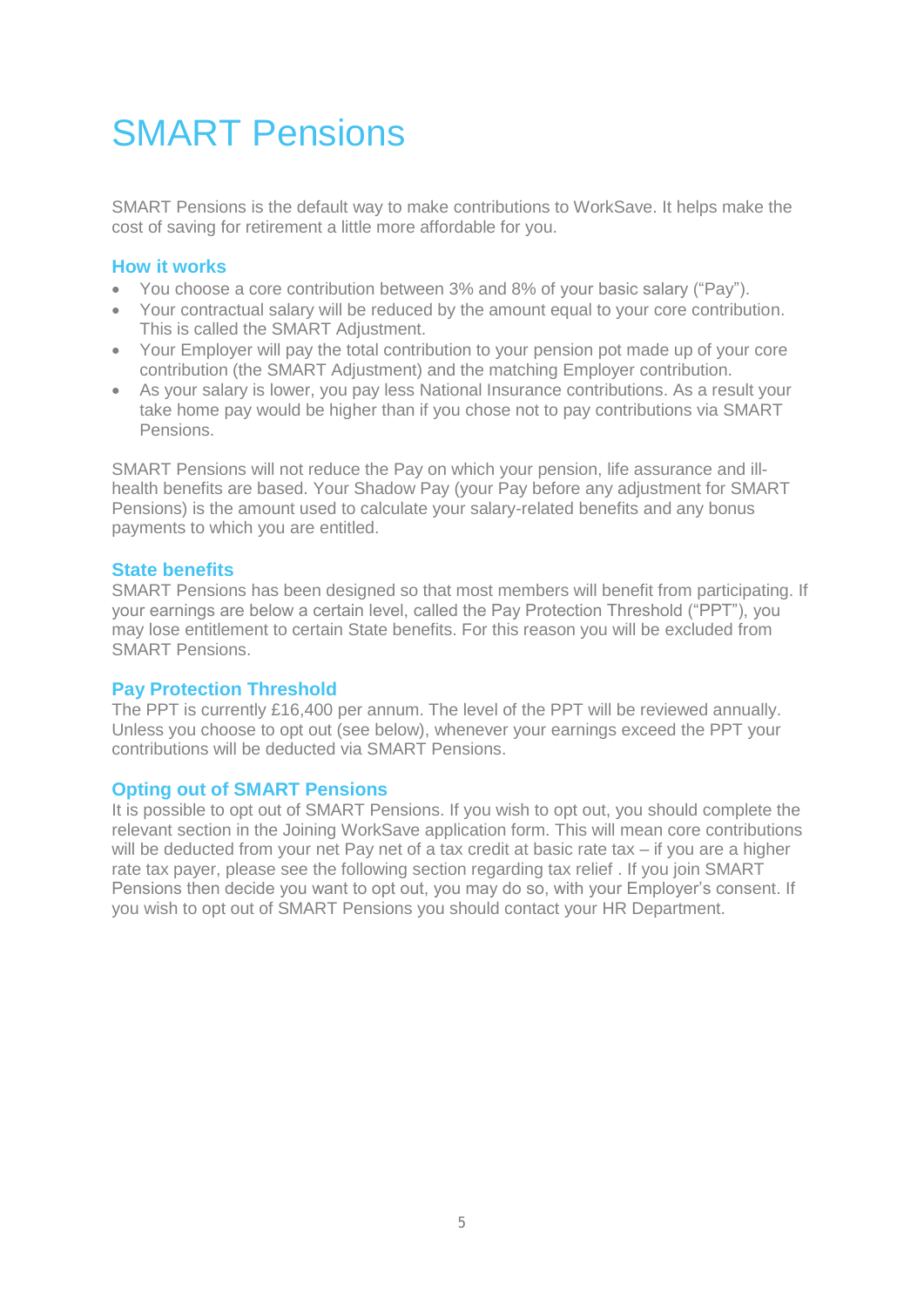## **Contributions**

### **Core contributions**

You can choose to pay a core contribution between 3% and 8% of your Pay into your WorkSave pension pot.

### **Matching Employer contributions**

Your Employer will match your chosen core contribution. This means your retirement savings will be doubled.

#### **After 10 years' pensionable service**

Once you have completed ten years' membership in WorkSave, your Employer will automatically pay an extra 2% in addition to its matching contribution. The payment of this extra contribution will commence from 1 January following your attainment of 10 years' membership.

#### **Changing your core contributions**

You can change your core contribution at any time by completing a Change of Contribution form available on the WorkSave website: www.legalandgeneral.com/interserve

The matching Employer contribution will change at the same time. The minimum core contribution must always be 3% of your Pay.

#### **Tax relief**

Pension contributions not paid via SMART Pensions will be paid out of net pay, net of a basic rate tax credit (so currently you pay 80% of the full employee contribution) which L&G reclaims directly from HMRC on your behalf. If you are a higher rate tax payer and opt out of SMART Pensions, you will need to reclaim the additional tax relief via your self assessment tax return.

### **Additional contributions ("ACs")**

In addition to your core contributions, you may choose to pay ACs. These represent any contributions that you decide to pay in addition to the maximum core contribution of 8%. As for core contributions, your ACs will be included as part of the SMART Pensions arrangement provided they are paid on a regular basis. It is important to note that your Employer will not match any ACs that you pay.

#### **Pension legislation**

Before deciding whether to pay ACs it is important to remember that you are able to join more than one pension arrangement at any one time. Additionally, higher earners may wish to consider the tax efficiency of making ACs.

If you require any advice regarding the payment of ACs to WorkSave, or contributions to any other pension arrangement, you should contact a financial adviser.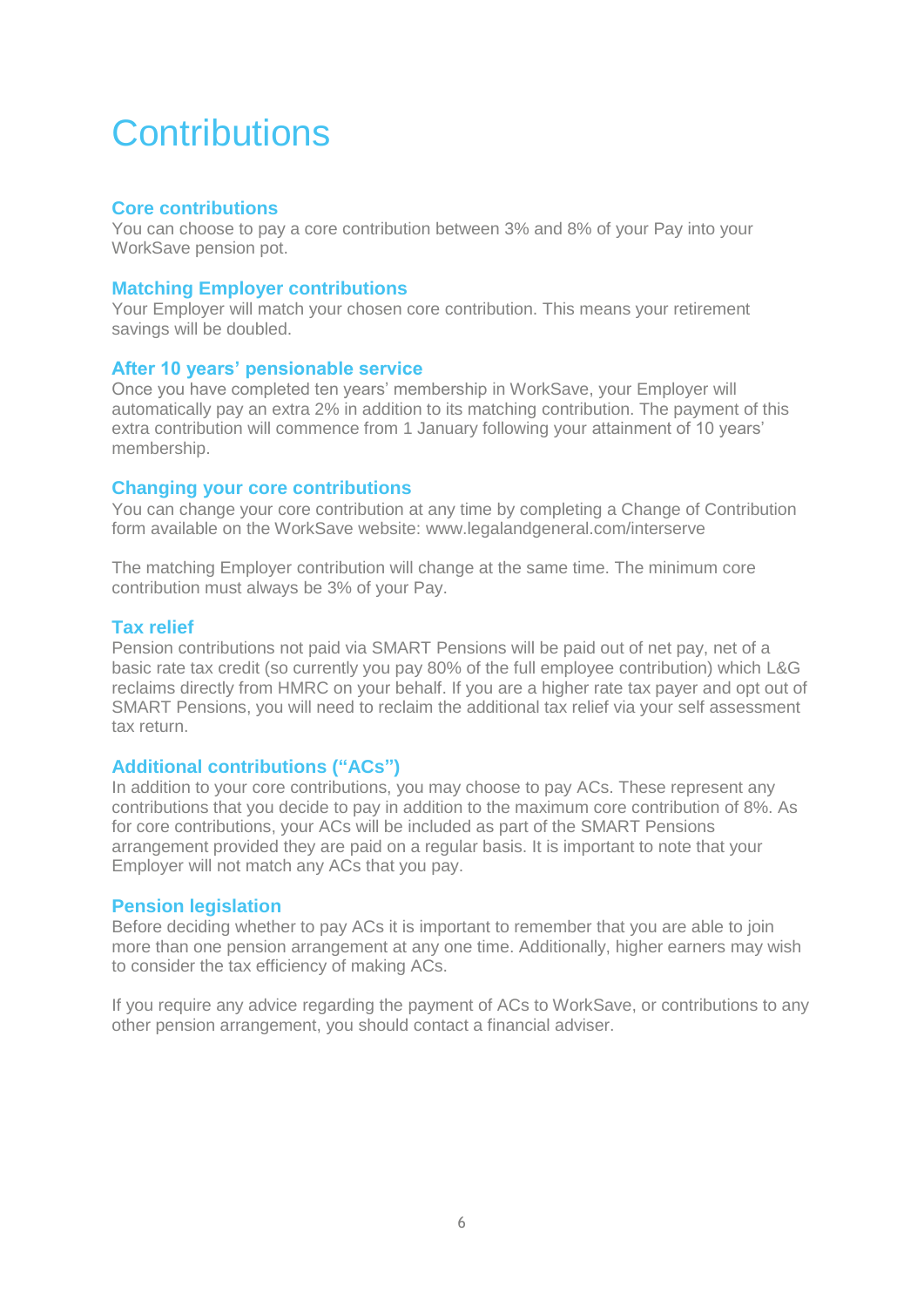## What if you die?

### **Life assurance**

Subject to any restrictions imposed by the insurer, if you are employed by the Company and you are contributing to WorkSave you are eligible for a death in service lump sum in addition to any benefits you are entitled to direct from WorkSave. This lump sum is equal to four times your Pay or Shadow Pay.

#### **Payment of your life assurance on death**

The life assurance payable in the event of death will be paid at the discretion of Interserve Plc acting as the trustee of the life assurance scheme ("the Trustee"). The Trustee has the responsibility to make this decision as it generally avoids the payment of inheritance tax.

#### **Nomination of beneficiaries**

You are invited to nominate the person or persons to whom you would like the Trustee to consider paying any lump sum benefit due on your death. The Trustee cannot be bound by this nomination, having absolute discretion in this matter, but it will take your wishes into consideration when arriving at a decision.

In order to notify the Trustee of your nomination, you will be asked to complete an Expression of Wish form when you join WorkSave. It is your responsibility to keep your Expression of Wish form up to date. You can update it at any time and a form can be obtained from the WorkSave website: www.legalandgeneral.com/interserve

#### **Additional lump sum payable on death from your WorkSave account**

The life assurance described above is in addition to the lump sum payable from your WorkSave pension pot. Your entire pot is payable as a lump sum or as you nominate in writing before your death – please see the Members Booklet for details.

To nominate the person or persons to whom you would like your WorkSave pension pot to be paid in the event of your death please complete the Legal & General Nomination of Beneficiaries form which can also be obtained from the WorkSave website: www.legalandgeneral.com/interserve

### **Taxation**

The cash lump sums will be measured against your unused lifetime allowance which is currently set at £1 million. If the lump sum is less than your unused lifetime allowance it will be paid tax-free but any excess amount over the lifetime allowance will be subject to tax at 55%.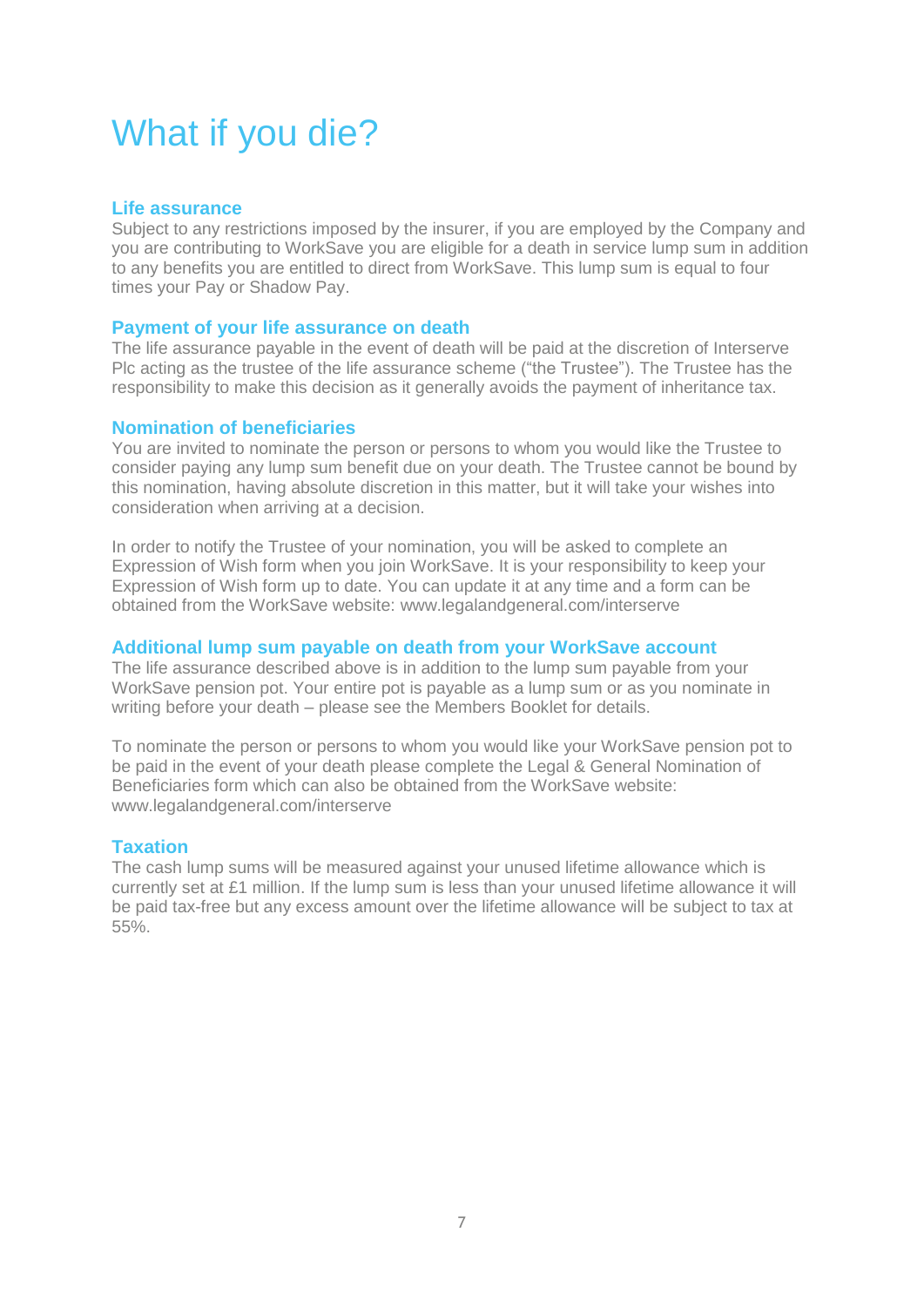# What if you are unwell?

There may be times during your working career when you are unwell for a significant period. The Company has considered this and provided ill-health insurance for contributing members of WorkSave.

#### **Benefits under the ill-health insurance arrangement**

The Company has in place a disability scheme with an insurance company. The purpose of this arrangement is to provide you with an income in place of your normal salary from your Employer should you be unable to work due to illness or disability for a maximum period of three years.

Once you have been absent for twenty six weeks due to ill-health or disability, you may, subject to the decision of the insurance company, receive an income benefit equal to 50% of your Pay or Shadow Pay. It is important to note that the decision of the insurance company with regard to any claim is final. This benefit will be paid to you via the PAYE system in place of your normal salary for a maximum period of three years.

#### **Contributions to WorkSave if you are absent from work due to illness**

If you are absent from work due to short-term illness, you may remain entitled to full Pay. Under these circumstances, your membership of WorkSave will continue on the same terms as before. If your Pay is reduced during your absence below the PPT or you are in receipt of Statutory Sick Pay ("SSP") you will cease to participate in SMART Pensions. As a result you will start to pay core contributions based on the level of Pay or SSP being paid to you. Your Employer's matching contribution will also be based on the amount of income being paid to you. Once you return to work, provided your Pay is greater than the PPT, you will automatically be entered back into SMART Pensions.

If you are no longer entitled to full Pay, but are receiving an income benefit from the ill-health insurance arrangement outlined above, core contributions will be based on this benefit. If this benefit is lower than the PPT you will no longer participate in SMART Pensions. As a result you will start to pay core contributions based on the level of the income benefit being paid to you.

Benefits on ill-health are subject to the requirements of the Disability Discrimination Act 1995.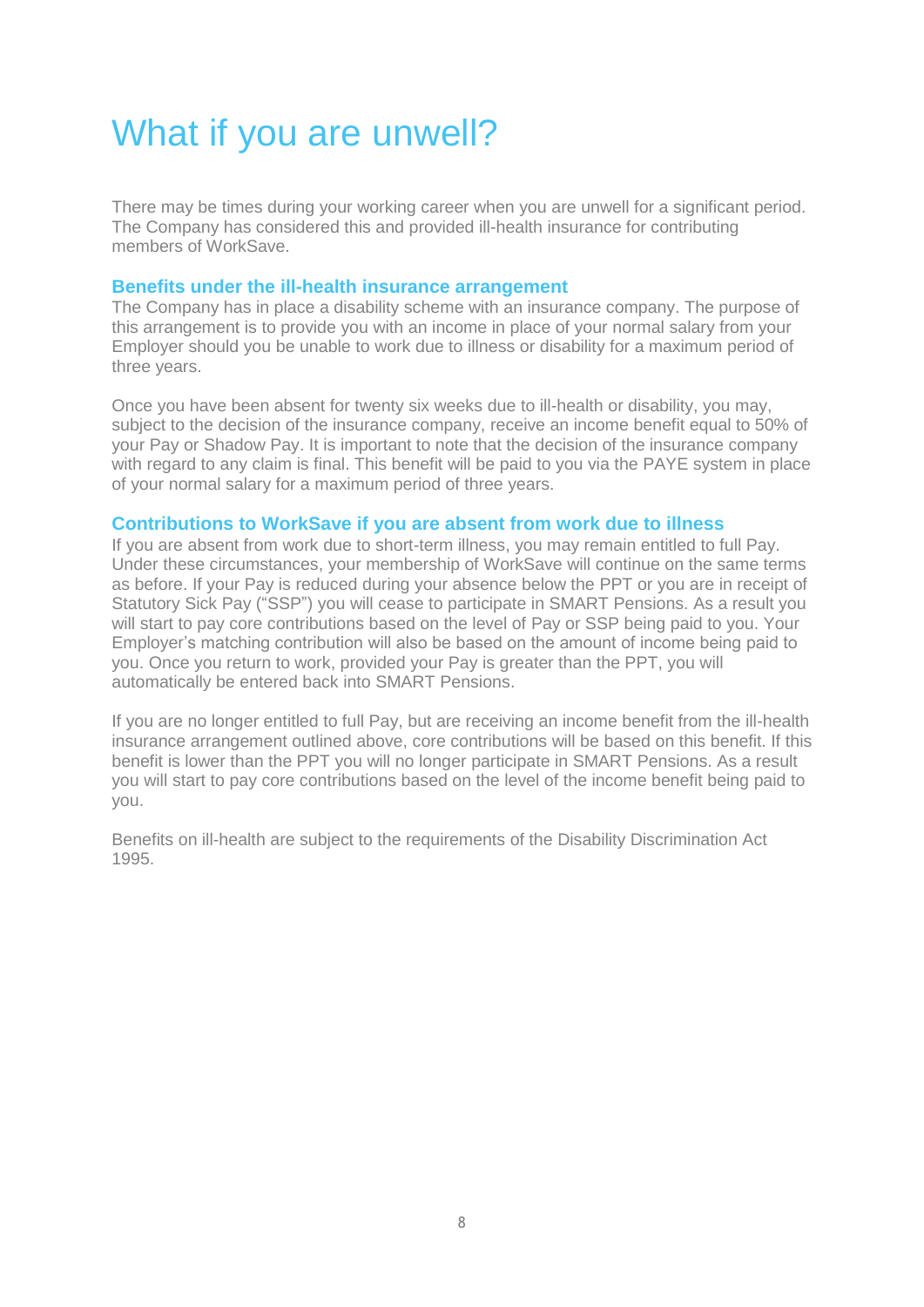## Other absences from work

### **Maternity leave and other family leave**

The majority of the Company's maternity, adoption and paternity pay policies provide for the payment of such benefits in line with statutory requirements. As these payments are based on actual earnings just prior to starting maternity, adoption or paternity leave, where applicable Interserve will make a top-up payment to you to ensure that SMART Pensions does not reduce your entitlement to these benefits. Where you are entitled to enhanced benefits compared to the minimum statutory payments that all employers must provide, these benefits will be calculated using your Pay or Shadow Pay.

If you start maternity leave whilst in receipt of your full basic salary your contributions to WorkSave will continue unchanged. When payment of Statutory Maternity Pay ("SMP") starts you will cease to participate in SMART Pensions. As a result you will start to pay core contributions based on the level of SMP being paid to you. However, your Employer's matched contribution will continue to be based on your Pay or Shadow Pay prior to the start of your maternity leave. This applies to both the higher and lower rates of SMP and these arrangements will also apply if you did not participate in SMART Pensions prior to your maternity leave.

Once you stop receiving maternity pay then no further contributions will be paid by you or your Employer, however you will remain covered for death in service benefits based on your Pay or Shadow Pay before your maternity leave commenced.

Once you return to work, provided your Pay is greater than the PPT, you will automatically be enrolled back into SMART Pensions. Upon your return to work, you will also be able to pay any contributions missed whilst you were not in receipt of any SMP.

Similar terms apply during paid and unpaid paternity leave, adoption leave and parental leave. If you are planning to take maternity or other family leave, you should contact your HR Department to confirm your eligibility for leave and your entitlement to benefits during your absence.

#### **Other temporary absence from work**

If you are absent from work without being paid, contributions will not be paid to your pension pot until you return to work. You will however remain covered for death in service benefits during any period of temporary absence, which does not exceed three years.